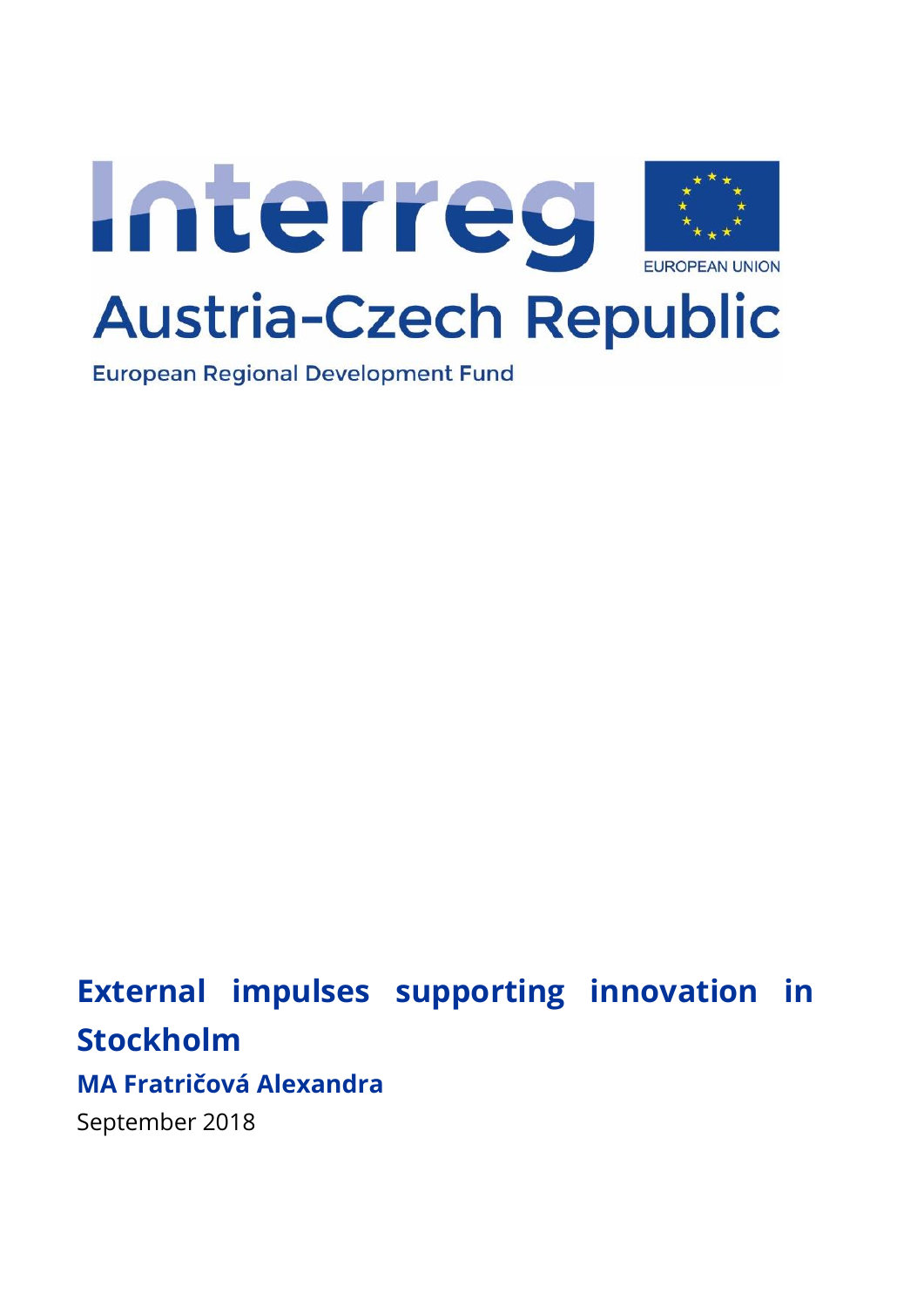# <span id="page-1-0"></span>**Table of Contents**

| 1.    |                                                             |  |
|-------|-------------------------------------------------------------|--|
| 2.    | EXTERNAL IMPULSES SUPPORTING INNOVATION  4                  |  |
| 2.1.  | Development of future generation innovation potential4      |  |
| 1.1.1 |                                                             |  |
| 1.1.2 |                                                             |  |
| 1.1.3 |                                                             |  |
| 2.2.  | Networks supporting business and academia cooperation 5     |  |
| 2.3.  | Start-up and corporate collaborative platforms  6           |  |
| 2.4.  | Innovation Systems and Innovation Offices at universities 6 |  |
| 3.    | OTHER IMPULSES SUPPORTING INNOVATION IN STOCKHOLM7          |  |
| 4.    |                                                             |  |
| 5.    |                                                             |  |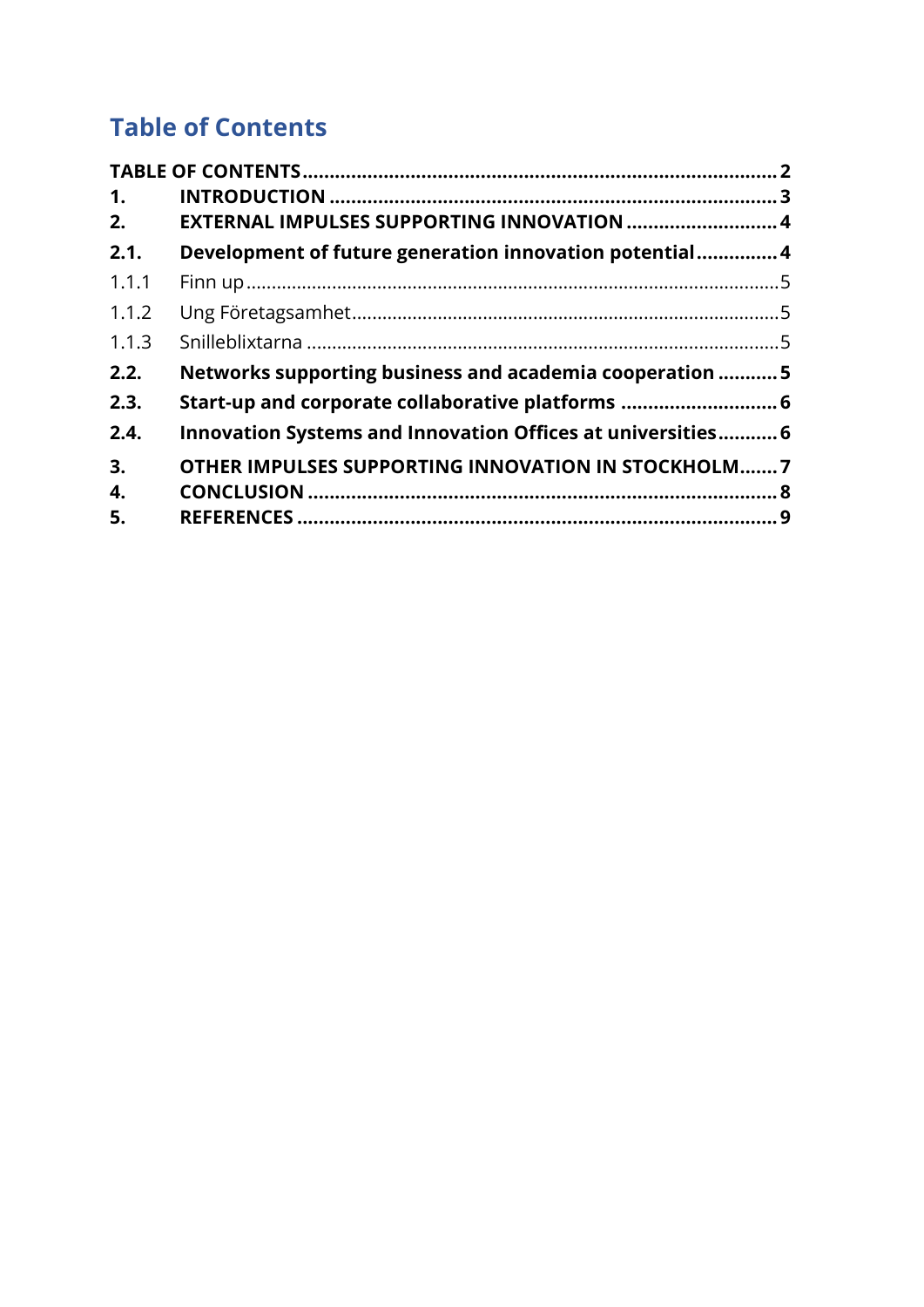# <span id="page-2-0"></span>**1. Introduction**

Stockholm has been named as the most innovative region in the European Union according to Regional Innovation Scoreboard 2017 of the European Commission, which evaluated national innovation systems. (European Commission 2018a) According to the Action Programme for the Stockholm Region, the city built its reputation as the most innovation-driven region by formulating several pillars it focuses on: being attractive to global businesses and individual entrepreneurs as a one of the most advanced markets, building a sustainable and economically stable society not jeopardizing the potential and opportunities of the next generations, being open and supporting unorthodox thinking, and having an open and creative climate supporting innovative ideas. (European Commission 2018b)

"The region's innovation ecosystem—its collection of technical talent, firms, universities, research institutes, and industry intermediaries—outperforms metropolitan peers on metrics of commercial inventions and university-industry scientific collaborations." (Parilla et al. 2015) To take advantage of the regional innovation potential and develop it further, Stockholm has been investing in the international accessibility in order to attract international experts and businesses. This includes investment into living and residing in the Stockholm region. (European Commission 2018b) The "Stockholm 2025", an action plan to develop the innovation potential of the region, focuses on five main aspects (European Commission 2018b)

- research and innovation infrastructure
- innovation procurement
- supply of capital
- cross-sector approach
- global attractiveness

Within the "research and innovation infrastructure" initiative, the region has been developing an inventory of the existing research and development infrastructure to assess the degree of utilization of its potential. Moreover, a creation of a regional platform to market the research infrastructure to companies, mainly SMEs, makes the innovation impulses more assessible. Finally, open public data would be provided to companies to maximize the knowledge transfer necessary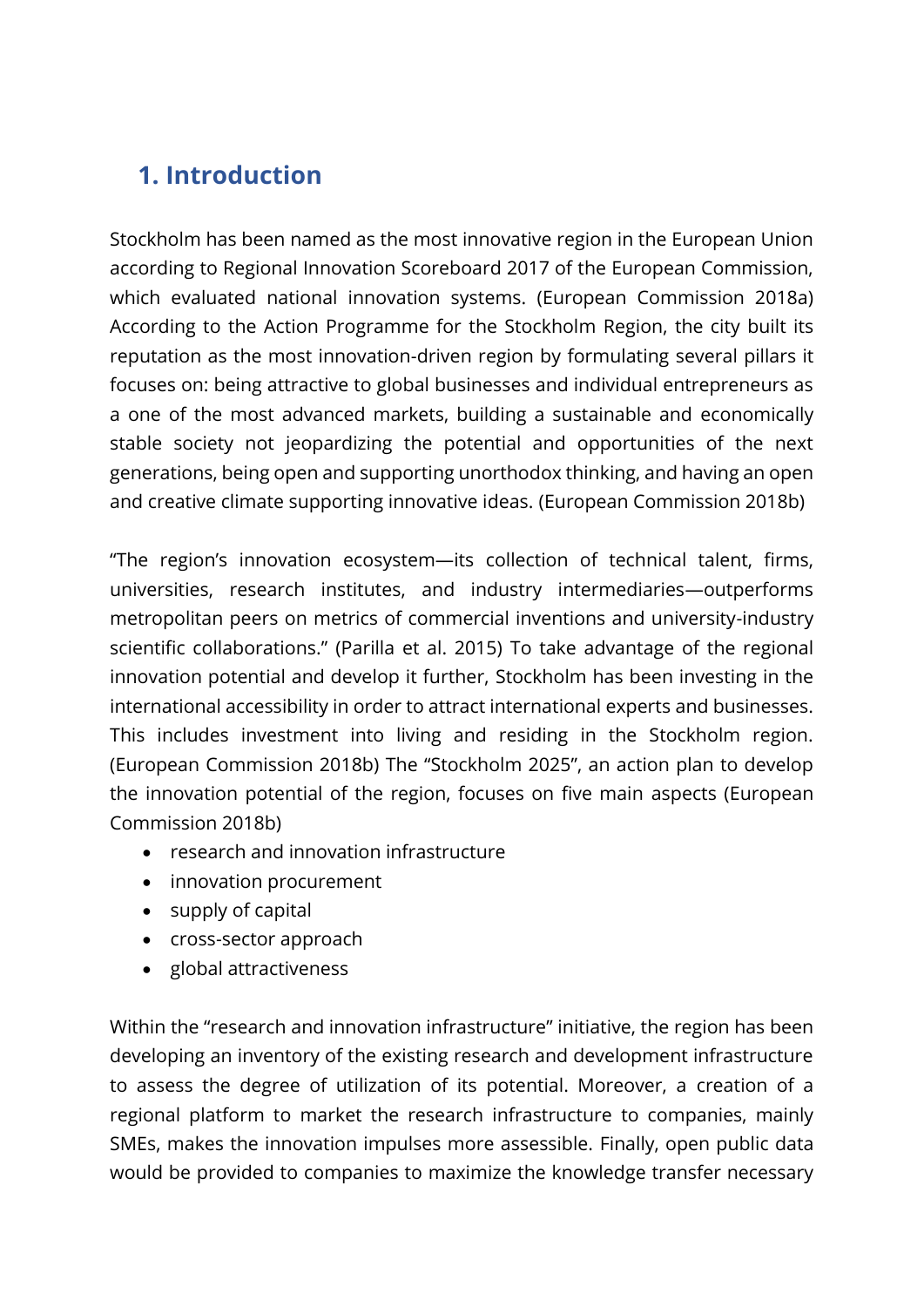to increase the innovation rate in the region. Another initiative is to "create a regional platform for innovation procurement that offers knowledge, exchange of experiences, a contact network and dialogue for the region." (European Commission 2018b)

Stockholm has also been named the "Capital of start-ups" and "Second Silicon Valley in Scandinavia". (Carter 2015; Schiller 2018) Internationally successful companies such as "Volvo, Saab, Ericsson, IKEA, H&M, ABB, Husqvarna, Skype, Spotify, Linux, Mojang, MySQL, Wrapp, Klarna, Memeto and LifeSum" all come from Sweden, with Stockholm being the main innovation hub. (Carter 2015)

### <span id="page-3-0"></span>**2. External impulses supporting innovation**

The Swedish government has been actively supporting the innovation potential of the region; with large investments into industries, as well as supporting the population, for example, by promoting policies helping households to purchase computers in order to increase the computer literacy among the population. Sweden has one of the top spending to research and development among the EU states. (Sweden 2018) Moreover, "the country's broadband internet connections are among the world's fastest, which has allowed local businesses to participate on the global start-up scene…With an open metropolitan network comprised of 1,200,000km of fibre optic cable – which could wrap around the earth 30 times – exciting young businesses are popping up all across the city." (Carter 2015) Stockholm was named number one "networked society city", and 90% of population and 100% of businesses use fiber-optic communication. (Schiller 2018) The city decided to strategically focus mainly on the bioscience, technology, climate, and medical industries. (Sweden 2018) In the following chapters, the author will focus on the specifics of the innovation infrastructure and external impulses that make Stockholm stand out above other European regions. These relatively unique impulses allowed the region to develop and utilize its innovation potential and Stockholm might act as a role model for the regions willing to improve their competitiveness by advancing their innovativeness.

### **2.1. Development of future generation innovation potential**

<span id="page-3-1"></span>One of the reasons that Stockholm is the most innovative region in the EU is the focus on the youth development and education. Except for having one of the highest percentage of population aged 30-34 with tertiary education, Stockholm is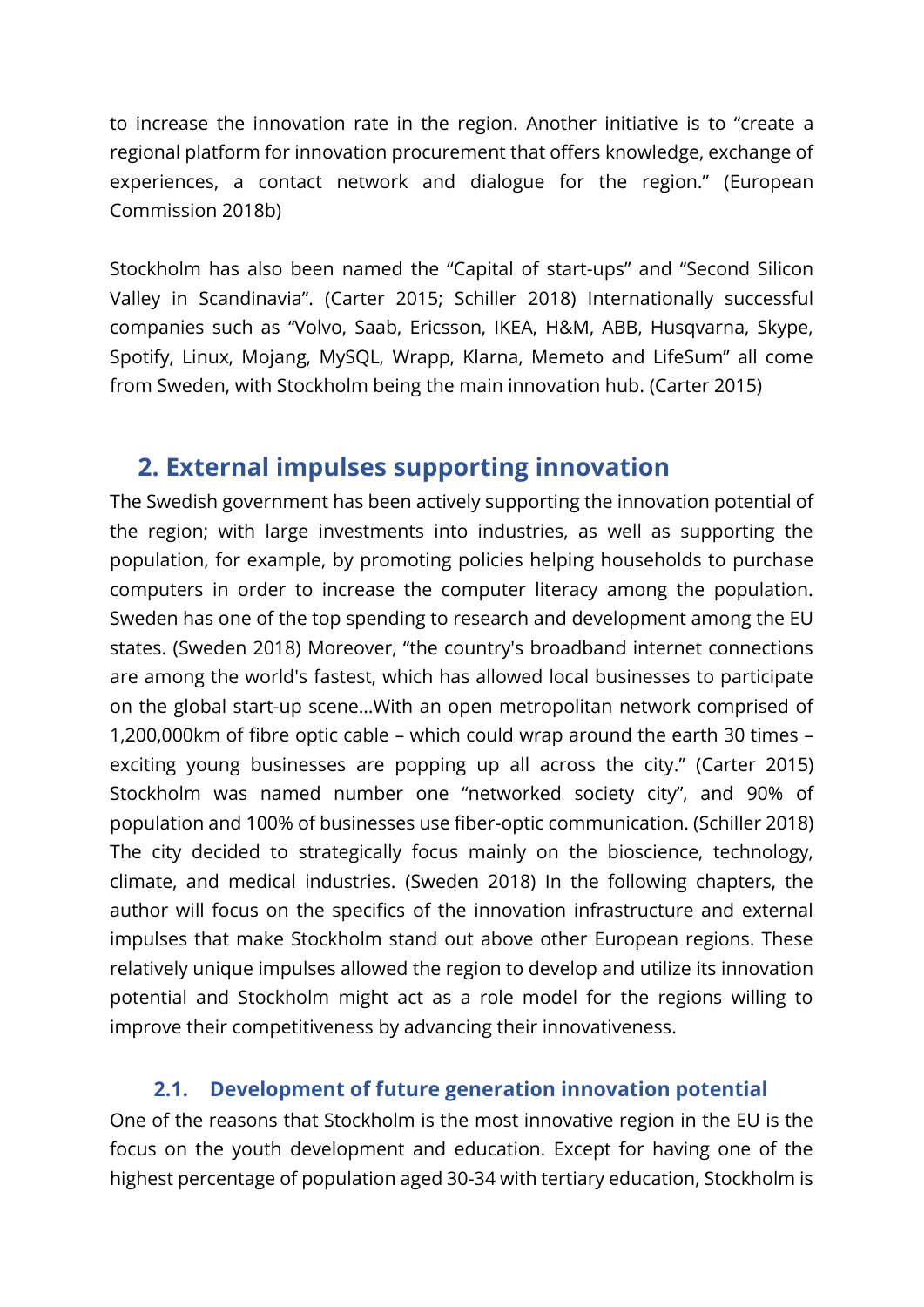also a home to one of the largest proportion of population aged 25-64 participating in lifelong-learning; both factors directly influencing the innovation rate and potential of the region. (European Commission 2018a) However, the government is actively encouraging the interest of youngsters in technology and entrepreneurship. The IT skills are actively promoted at schools, and as the result, "the most common job role in the city is programmer–coders make up 18% of the workforce." (Schiller 2018; Swedish Wire 2018)

#### <span id="page-4-0"></span>1.1.1 Finn up

Finn up is a youth program founded in 1979 by an engineering interest group Ingenjörsamfundet to support and encourage problem solving, creativity, and inventing skills among Swedish students in grades 6-9, in order to create a future generation of innovators, using textbooks and digital learning tools. (Sweden 2018) The schools are supplied with learning materials, and the learning process has five main stages; "Start, Idea, Research, Design and Realize". The students can participate in state-wide competitions where they present their inventions and ideas. (Finn up 2018) This way, Finn up aims to prepare the students for the future working life and increase the innovativeness of the country.

#### <span id="page-4-1"></span>1.1.2 Ung Företagsamhet

The non-profit organization called Ung Företagsamhet ("young entrepreneurs") is an educational organization founded in 1980, training high-school students to become entrepreneurs. The program focuses on students aged 16-20 and it enables them to run their own company for a year as a part of their studies. Local studies shown that participants show higher rate of creating and running a successful business later in their life. (Sweden 2018; Ung Företagsamhet 2018)

#### <span id="page-4-2"></span>1.1.3 Snilleblixtarna

The non-profit organization Snilleblixtarna ("flashes of genius") focuses on a student group from preschool to  $5<sup>th</sup>$  grade. Their aim is to encourage entrepreneurship, invention, and interest in technology, science, as well as the creativity and curiosity of children. (Snilleblixtarna 2018)

#### **2.2. Networks supporting business and academia cooperation**

<span id="page-4-3"></span>There are several networks ensuring fruitful cooperation of academic bodies and businesses (state-owned as well as private) in order to utilize the research and development potential in order to transfer and apply knowledge. One of the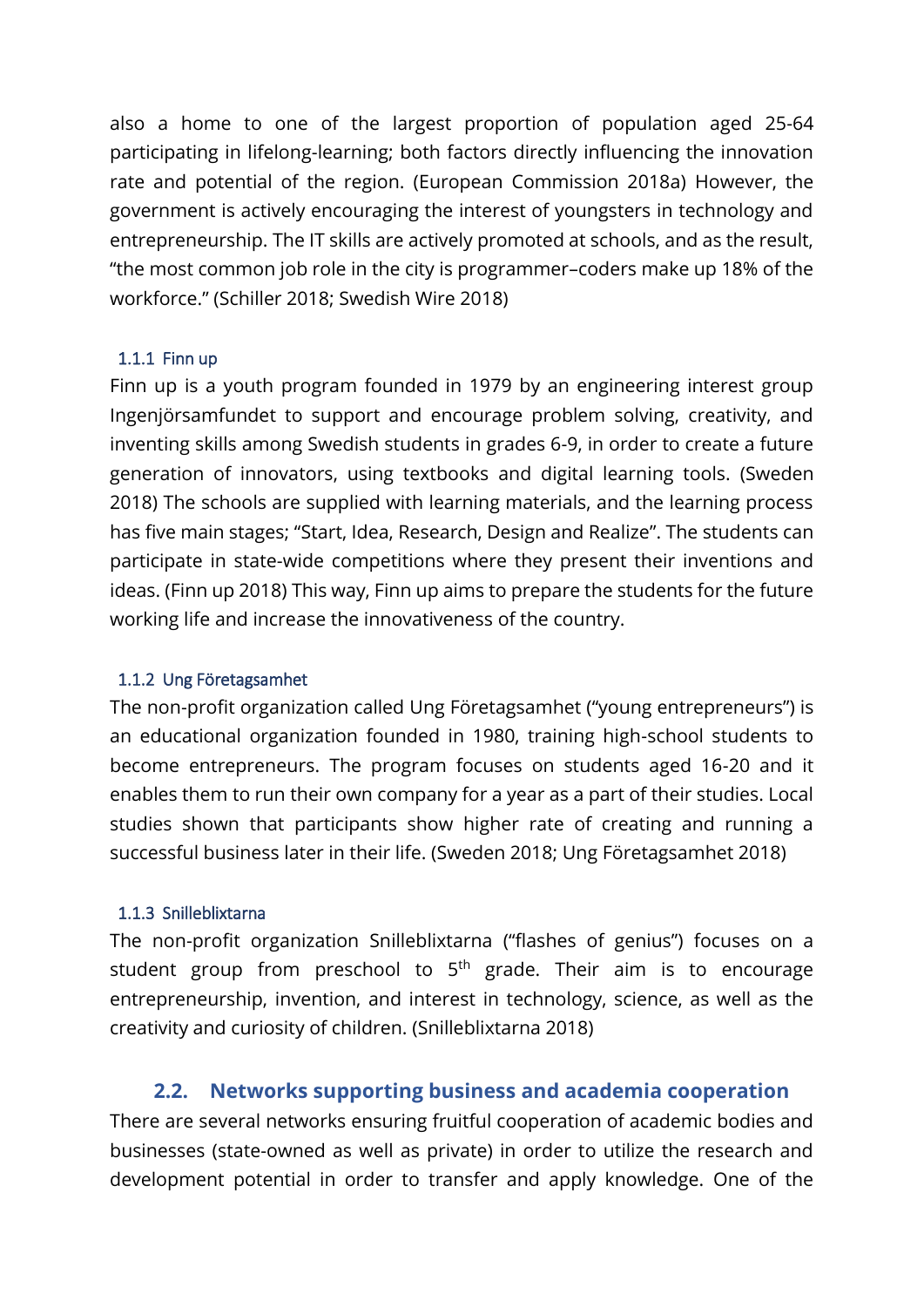organizations in this network is KK-stiftelsen, which creates conditions for innovation and creativity to stimulate the competitiveness and strengthen the links between academia and industries. SSF (Swedish Foundation for Strategic Research) is an independent organization supporting research in technology, engineering, and medicine. Vinnova (Swedish Governmental Agency for Innovation Systems) supports innovation, research and development in the spheres of biotechnology, communication technology, and materials, and transportation. Its aim is to support the transfer from an idea to a development of the actual product introduced to the market. (Sweden 2018)

### **2.3. Start-up and corporate collaborative platforms**

<span id="page-5-0"></span>Companies in Stockholm has an opportunity to participate in events and collaborative platforms supporting innovation. One of the most well-known is Ignite Sweden, a collaborative platform and a national initiative, co-founded by Swedish Governmental Agency for Innovation. The goal of the platform is to establish "tighter bonds between the vibrant start-up scene and the thriving, established companies…to increase the pace of innovation and economic growth". (Ignite Sweden 2018) The platform aims to match start-ups to corporations to help the form a meaningful a fruitful collaboration and to help start-ups to find their first large customers. The initiative is a cooperation between several innovation actors, such as

- THINGS- the number one hub for hardware and industry-oriented entrepreneurs, start-ups and scale-ups in Sweden, which is based in Stockholm and focuses on Internet of Things, Automation, Robotics, 3D scanning/printing and Energy. (THINGS 2018)
- STING- the best accelerator and incubator for start-ups in Sweden, which offers help in spheres of coaching, financing, recruitment, networking and community, marketing, PR and communication. (STING 2018)
- LEAD- a company supporting start-up with innovative ideas by providing them services and resources for a quicker and more successful growth of business. (LEAD 2018)
- and others.

### **2.4. Innovation Systems and Innovation Offices at universities**

<span id="page-5-1"></span>Local universities have been creating infrastructure to support innovation among students and university staff. The Stockholm University established The Innovation System and The Innovation Office that helps students and employees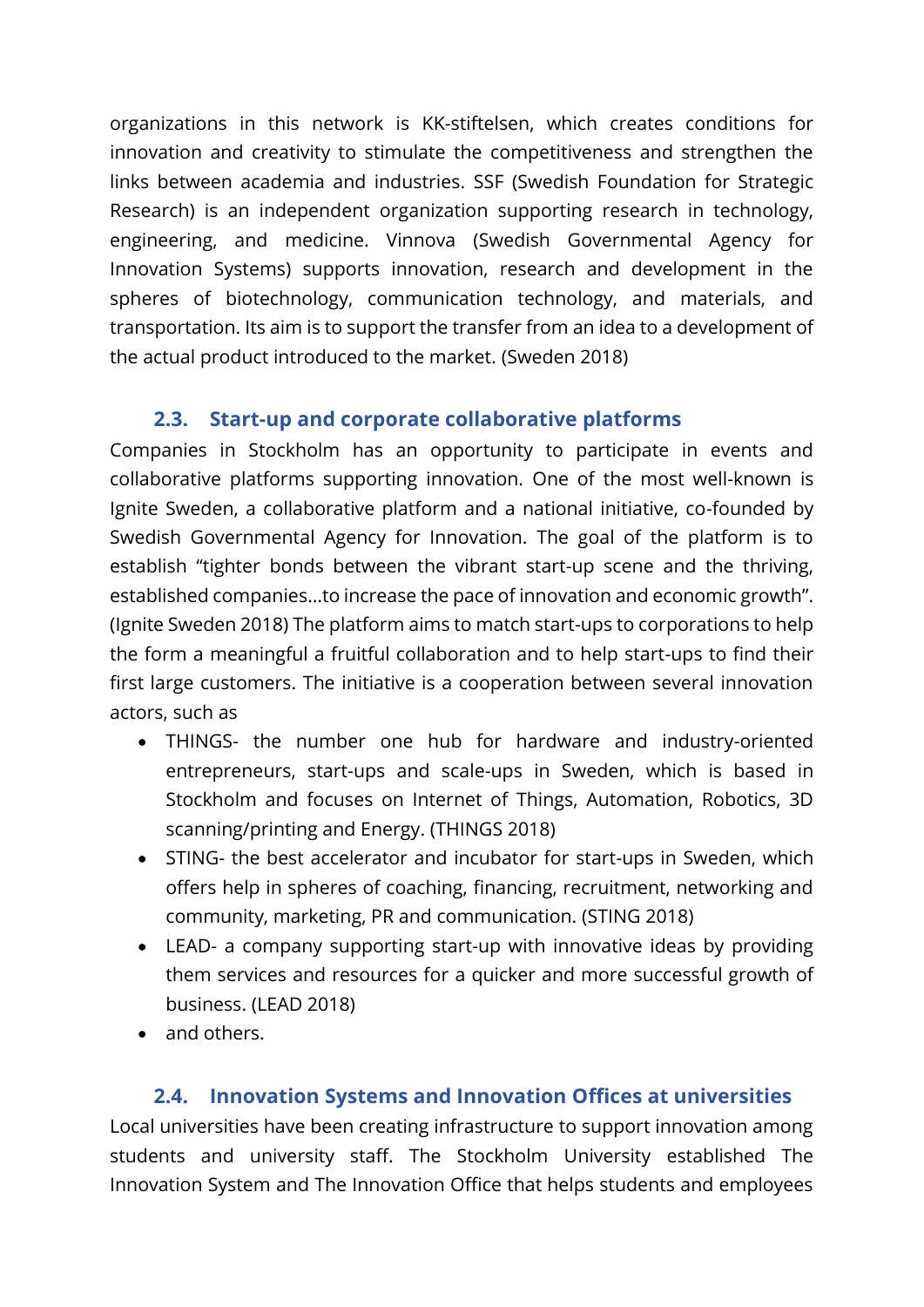to transform their innovative ideas into innovations, and to transfer the knowledge to the public. "The Innovation Office offers advice and guidance in innovation combined with various educational and inspirational activities... The Innovation Office provides advice on issues related to intellectual property rights (IP), agreements, opportunities and strategies for utilization, packaging and presentation of ideas, funding opportunities and business development. The Innovation Office also has some scope to give financial support for the verification and validation of ideas." (Stockholm University 2018) The Holding Company, commercial company managed by the Stockholm University offers the opportunity to obtain investment for the companies originating or affiliated with the university. (Stockholm University 2018)

### <span id="page-6-0"></span>**3. Other impulses supporting innovation in Stockholm**

There are other impulses supporting innovative behaviour among the businesses and individuals in Stockholm. Those cannot be attributed only to the business and economic environment, but to the overall culture in the city. The culture in Sweden promotes collaboration and teamwork. "Erik Stam, a professor at the Utrecht University School of Economics, says that Swedes have high levels of trust in one another relative to other countries, which means they're less likely to require complicated contracts to work with one another and which makes collaboration easier. There's also an argument to make that because of this trust, supervisors tend to allow employees flexibility in what they do at work, which can spark new ideas." (Semuels 2017) According to the Stockholm's Research Institute for Industrial Economics, "28 percent of working adults were involved in an intrapreneurial activity in the last three years, compared to 11.7 percent of Americans". (Semuels 2017) According to a study funded by the European Union, "Sweden comes second only to Denmark for "intrapreneurship" – loosely defined as collaborative, innovative working within companies by employees". (World Economic Forum 2017)

Moreover, the geographic proximity due to a relatively small city enables companies to collaborate with each other and to seek help and advice from wellestablished and globally successful ventures, such as Spotify. Furthermore, the social security provided by the governmental structures results in a low-risk environment, encouraging the citizens to venture into new business ideas. "University is free, and students can get loans for living expenses, which allows anyone to pursue higher education. Health care is free too, and childcare is heavily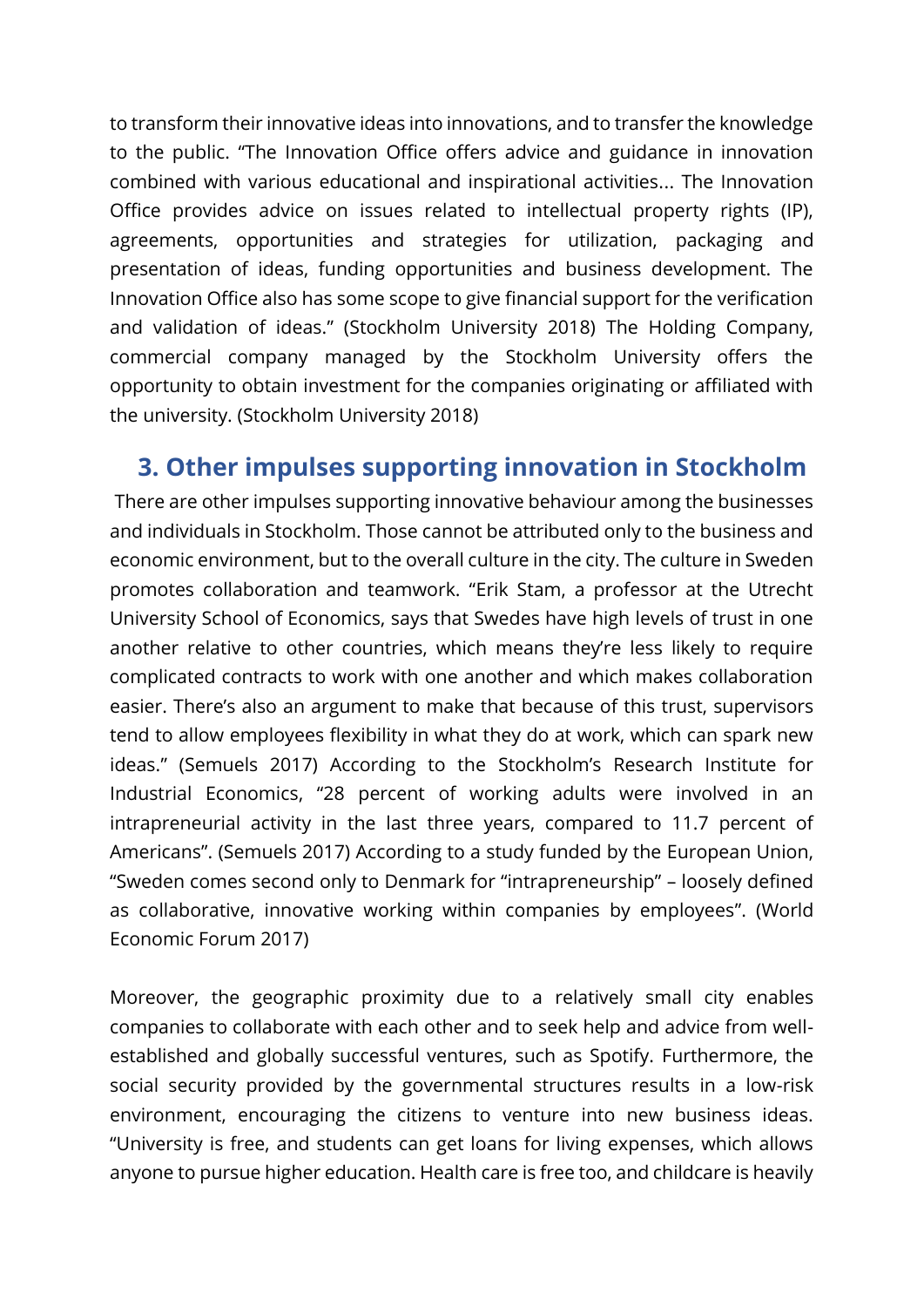subsidized. None of these benefits are contingent on having a job, which means people know that they can take entrepreneurial risks and still know many of their necessities will be covered." (Semuels 2017)

## <span id="page-7-0"></span>**4. Conclusion**

The environment in Stockholm has several key aspects supporting innovation. To the most prominent external elements encouraging innovative behaviour belong the overall focus of the regional development and investment plans to increase the global attractiveness of the region to obtain experts worldwide as well as supporting the research and development infrastructure, computer literacy and tertiary education of citizens. Moreover, the city established numerous programmes to involve youngsters in creative activities and to promote entrepreneurship and innovation among students. Furthermore, Stockholm is known for its well-developed and collaborative start-up scene, collaboration platforms, and numerous successful incubators and labs. Companies are also able to obtain a large variety of funds and financial help from programmes and university-affiliated companies and innovation offices. Last but not least, the overall culture in Stockholm is that of collaboration and "intrapreneurship". The citizens feel secure in their daily lives due to the national system and are therefore more likely to engage in innovation and set up their own company to bring their innovative ideas to the market.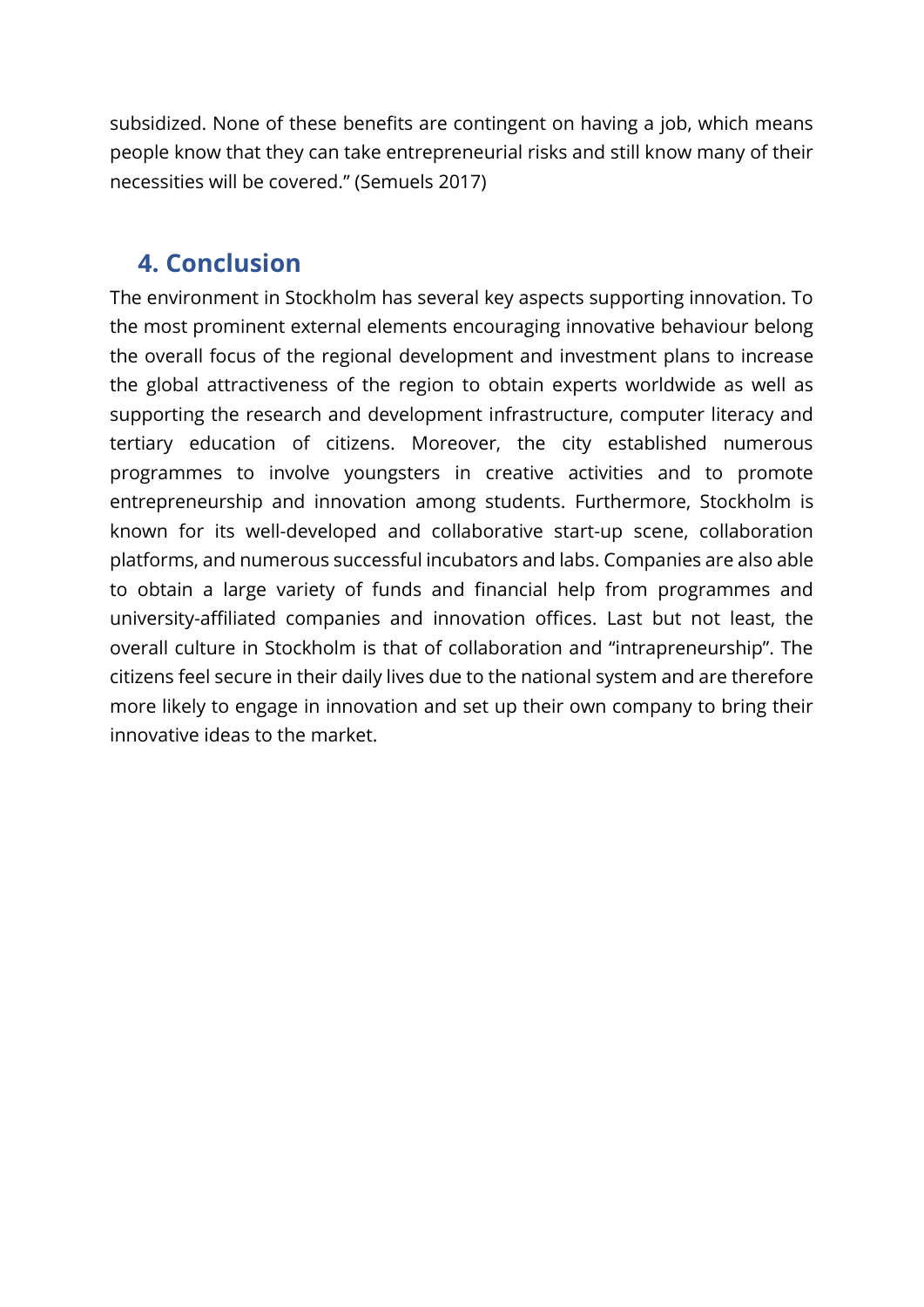## <span id="page-8-0"></span>**5. References**

- Carter, Jamie (2015), "The reasons why Sweden is a hotbed for digital innovation," [available at https://www.techradar.com/news/world-of-tech/the-reasons-whysweden-is-a-hotbed-for-digital-innovation-1292681].
- European Commission (2018a), "Innovation Scoreboard," [available at http://ec.europa.eu/DocsRoom/documents/31491].
- ——— (2018b), "Stockholm 2025: The world's most innovation-driven economy Internal Market, Industry, Entrepreneurship And Smes - European Commission," [available at https://ec.europa.eu/growth/toolsdatabases/regional-innovation-monitor/policy-document/stockholm-2025 world%E2%80%99s-most-innovation-driven-economy].
- Finn up (2018), "Finn upp in English Finn upp," [available at https://www.finnupp.se/finn-upp-english/].
- Ignite Sweden (2018), "About & Contact," (accessed T), [available at https://ignitesweden.org/testing/].
- LEAD (2018), "How we work with you and your business idea >> Lead," [available at https://lead.se/en/work-business-idea/].
- Parilla, Joseph, Jesus L. Trujillo, Nick Marchio, and and C. Kho (2015), "Global Stockholm: Profiling the capital region's international competitiveness and connections," [available at https://www.brookings.edu/research/globalstockholm-profiling-the-capital-regions-international-competitiveness-andconnections/].
- Schiller, Ben (2018), "How Stockholm Is Creating A Second Silicon Valley In Scandinavia," [available at https://www.fastcompany.com/3061052/howstockholm-is-creating-a-second-silicon-valley-in-scandinavia].
- Semuels, Alana (2017), "Why Does Sweden Have So Many Start-Ups?," [available at https://www.theatlantic.com/business/archive/2017/09/swedenstartups/541413/].
- Snilleblixtarna (2018), "Om Snilleblixtarna Snilleblixtarna," [available at https://snilleblixtarna.se/om-snilleblixtarna/].
- STING (2018), "Why Sting? Sting startups," [available at https://sting.co/en/whysting/].
- Stockholm University (2018), "Innovation Stockholm University," [available at https://www.su.se/english/collaboration/innovation].
- Sweden (2018), "Innovation in Sweden," [available at
	- https://sweden.se/business/innovation-in-sweden/].